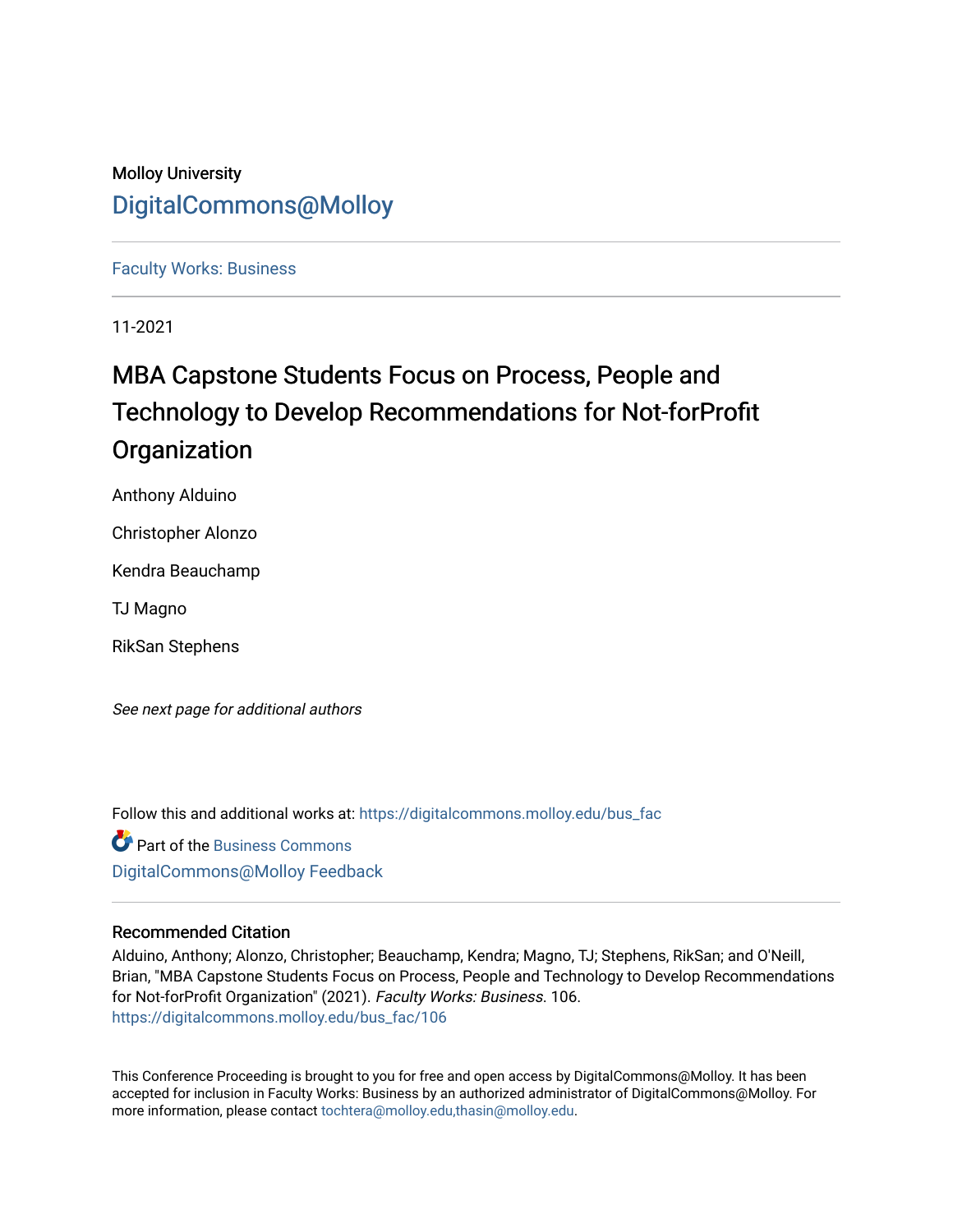### Authors

Anthony Alduino, Christopher Alonzo, Kendra Beauchamp, TJ Magno, RikSan Stephens, and Brian O'Neill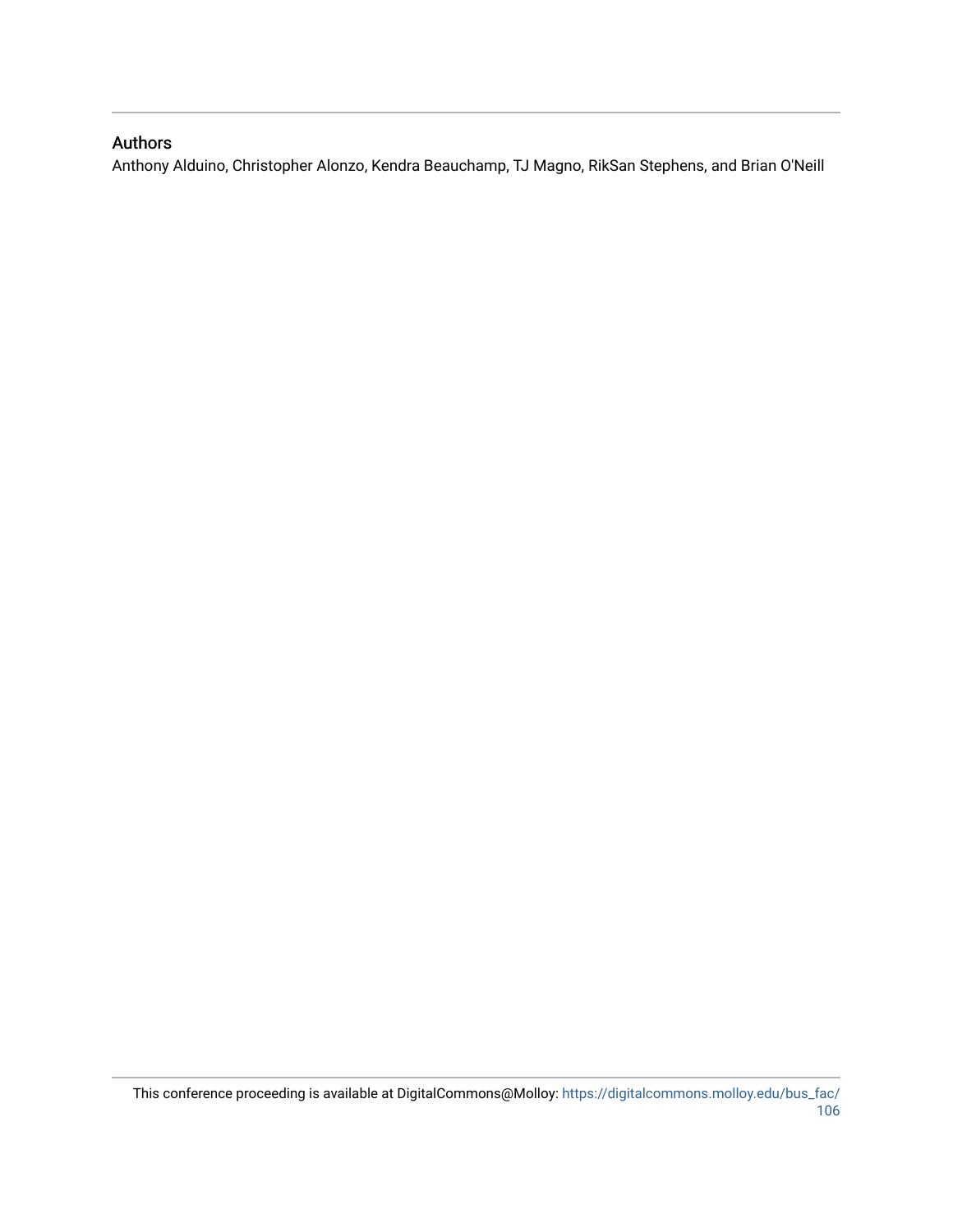# **MBA Capstone Students Focus on Process, People and Technology to Develop Recommendations for Not-for-Profit Organization**

*Anthony Alduino*

Molloy College 1000 Hempstead Ave. Rockville Centre, NY 11571 USA *aalduino@lions.molloy.edu*

*TJ Magno*

Molloy College 1000 Hempstead Ave. Rockville Centre, NY 11571 USA *tmagno@lions.molloy.edu*

*Christopher Alonzo* Molloy College 1000 Hempstead Ave. Rockville Centre, NY 11571 USA *calonzo@lions.molloy.edu*

*RikSan Stephens* Molloy College 1000 Hempstead Ave. Rockville Centre, NY 11571 USA *rstephens1@lions.molloy.edu*

*Kendra Beauchamp*

Molloy College 1000 Hempstead Ave. Rockville Centre, NY 11571 USA *kbeauchamp@lions.molloy.edu*

*Brian M. O'Neill* Molloy College 1000 Hempstead Ave. Rockville Centre, NY 11571 USA *boneill@molloy.edu*

#### *ABSTRACT*

In an effort to promote engagement with organizations in the not-for-profit sector, Molloy College's graduate business program includes an experiential learning component. Prospective graduates of the MBA program are required to complete a rigorous Capstone course, through which students provide consulting services to a not-for-profit organization. Tasked with finding solutions to real problems, the students must apply their cross-disciplinary knowledge and skills to develop a comprehensive proposal for their clients. In one short seven-week semester, class members must form teams with fellow students, meet their clients, assess the problems presented and develop comprehensive proposals.

This paper describes the consulting project undertaken by a team of Fall 2020 MBA students, as well as the local not-for-profit organization and its challenges.

#### **Keywords**

Education, consulting, not-for-profit, operations, marketing, social responsibility

#### **1 PEDAGOGICAL PHILOSOPHY**

Molloy College's mission is rooted in the Dominican tradition of study, spirituality, service and community, and this is reflected in the courses that comprise the MBA program. All students in the graduate business program must complete a business ethics course as well as a Capstone course.

The Capstone program at Molloy College was designed by faculty using a model similar to Mayors Challenge framework developed originally by Bloomberg Philanthropies (2021 Global Mayors Challenge | Bloomberg Cities, n.d.). Capstone course professors identify a not-for-profit organization that could benefit from the analytical work and recommendations of graduate students. The professor and the client work together to identify a specific problem that the students can address. At the first class, the client presents the problem to the students and a discussion ensues. Following this meeting, the team of students conducts research to better understand the problem and identify potential solutions. By the end of the semester, the team develops a proposal for its client that describes the research conducted by team members, the recommendations of the team and the steps the client needs to take to fully implement the recommendations. Students formally present their work to the client at the end of the semester.

This paper summarizes the work and challenges faced by members of one Fall 2020 MBA Capstone team that began the sevensession semester in early November. Classes were held weekly in an online synchronous format using Zoom. Formative and summative assessments, in the form of documents, presentations and reflections, were used to evaluate student learning.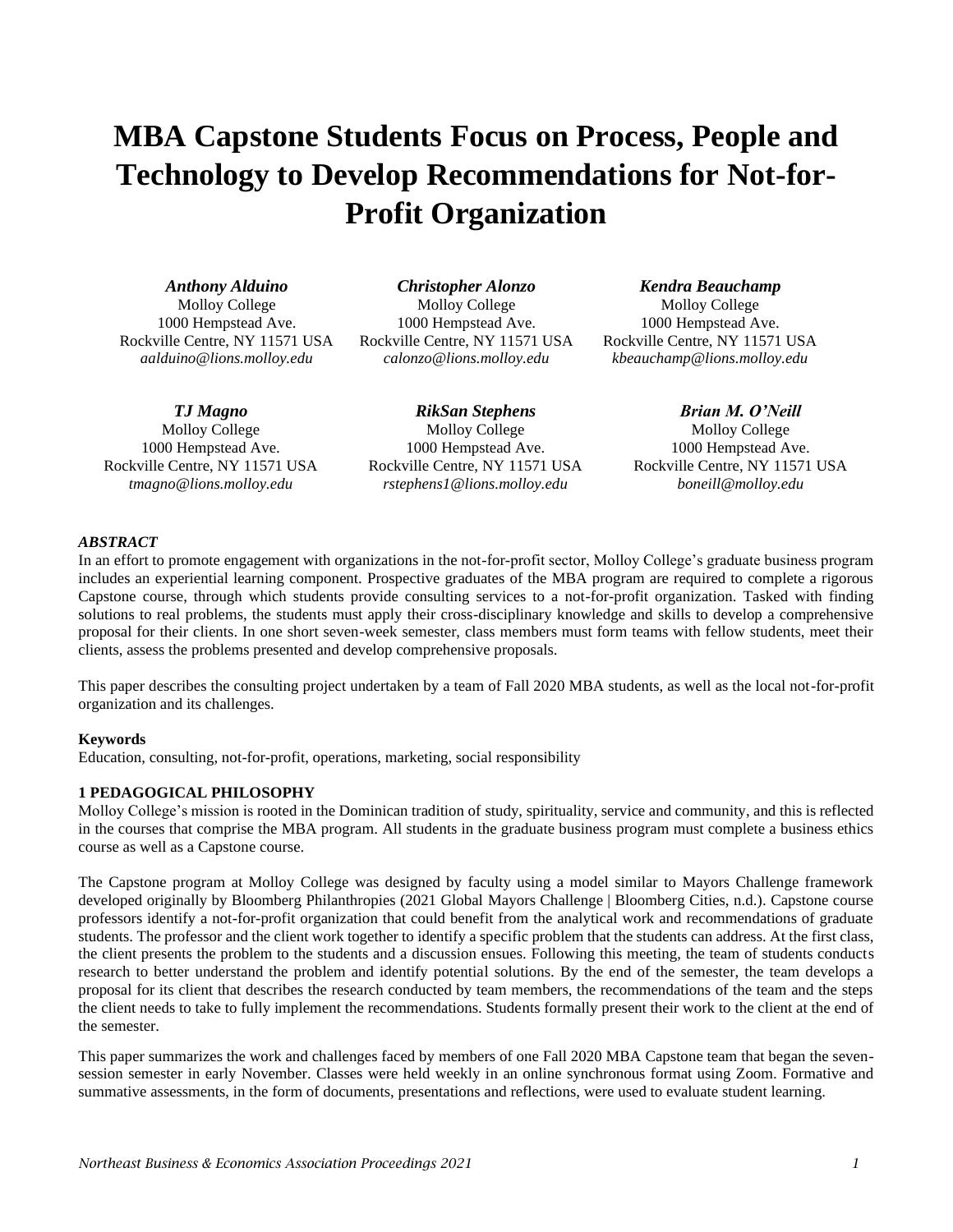#### **2 THE CLIENT and THE CONSULTING PROBLEM**

Community Cares is a social service agency that operates multiple programs for people in need across Long Island and New York City. (Note: For confidentiality reasons, the name of the organization has been changed in this paper to Community Cares.) The organization's mission is to respond to human needs with programs that protect children, promote healthy families and communities, help seniors, empower individuals, and improve lives. Community Cares aspires to reach individuals throughout local communities with innovative programs designed to improve quality of life.

A major component of Community Cares's array of services is a program called Supervised Visitation (SV). (Community Cares operates multiple SV programs; the program we engaged with will be referred to as NSV.) Supervised Visitation provides a safe and secure environment for non-custodial parents to meet with their children under court orders, The goal of these visitations is to normalize and strengthen parent-child relationships. NSV helps establish boundaries within these relationships, ultimately providing judges with the information necessary to determine legal next steps.

Community Cares determined that its NSV program required process improvements and the Program Director expressed the need for solutions to various budgetary, technological, and staffing dilemmas to increase efficiency and reduce time spent on repetitive tasks. NSV relied heavily on paper files, which required scarce administrative resources to maintain. Furthermore, NSV did not have an effective client management system in place to assist with scheduling, interviewing and reporting.

The main problem NSV faced was operational inefficiency. The Program Director often spent a significant amount of time reviewing the handwritten notes of Visitation Specialists and typing reports for the court. Furthermore, the time required to complete written observations and corresponding reports varied for each individual case. The program would greatly benefit from a more digitized, streamlined, and structured approach but faced several challenges, including a constrained budget. Due to the lack of funding for process optimization, all internal NSV tasks needed to be completed with limited resources. The COVID-19 pandemic exacerbated these issues, as New York State courts were intermittently closed, and in-person supervised visitations were restricted. NSV did not have the funds to hire additional staff or purchase a computerized system, so creative solutions that could be realistically implemented were required. By implementing technology-oriented strategic solutions to these operational roadblocks, NSV could run more efficiently, increase its clientele capacity, and ultimately create opportunities for future revenues.

As such, Community Cares turned to the MBA Capstone students at Molloy for help. Students in the capstone program were assigned to teams, one of which named itself Track M Strategies. During the first class of the semester, the NSV Program Director met with Track M Strategies to introduce the NSV program and its operational challenges.

#### **3 SWOT ANALYSIS**

Track M Strategies began by conducting a SWOT analysis to inform its strategic recommendations. The team identified the dedicated, empathetic and people-centric employees (one program director and five part-time staff) as one of the primary strengths of the NSV program. Additional strengths included NSV's relationship with the New York court system, the adaptability of the program during the COVID-19 pandemic, and the image of the program in the eyes of the public. At the same time, funding shortages were a weakness; the NSV program was understaffed, and technology utilization was minimal. Track M Strategies identified several opportunities for the NSV program, such as (1) capture and store client information electronically, (2) continue facilitating virtual visitations, and (3) develop an internship program with local colleges. Identified threats included macroeconomic trends that could result in decreased revenue from grants and donations for Community Cares and the NSV program.

#### **4 RECOMMENDATIONS**

Track M Strategies approached the operational inefficiency problem by analyzing three key components: process, people and technology.

#### **4.1 Process**

Tasked with optimizing workflow processes, Track M Strategies faced the challenge of providing NSV staff with the proper tools and templates. This included providing guidance on how to actually implement the proposed solutions. Strategic solutions were necessary to both satisfy the needs of the program and be simple enough for staff to easily adopt.

To begin, Track M Strategies reviewed the visitation and scheduling processes to determine areas where NSV could potentially save time. Next, the team created a flow chart based on current processes to better understand the sequence of tasks and then included adjustments that could optimize each process. Track M Strategies also redesigned NSV's scheduling spreadsheet template to incorporate attendance, client information, payment statuses, and other metrics to allow staff to access information easily and quickly. Finally, Track M Strategies developed a series of training videos for each proposed solution using Loom, a free video recording service.

Track M Strategies also prioritized the development of a more efficient system that Community Cares could use to track client behaviors and their progress over longer periods of time. After conducting research, Track M Strategies curated a list of observations that are commonly documented during supervised visitations. Using Google Forms, Track M Strategies created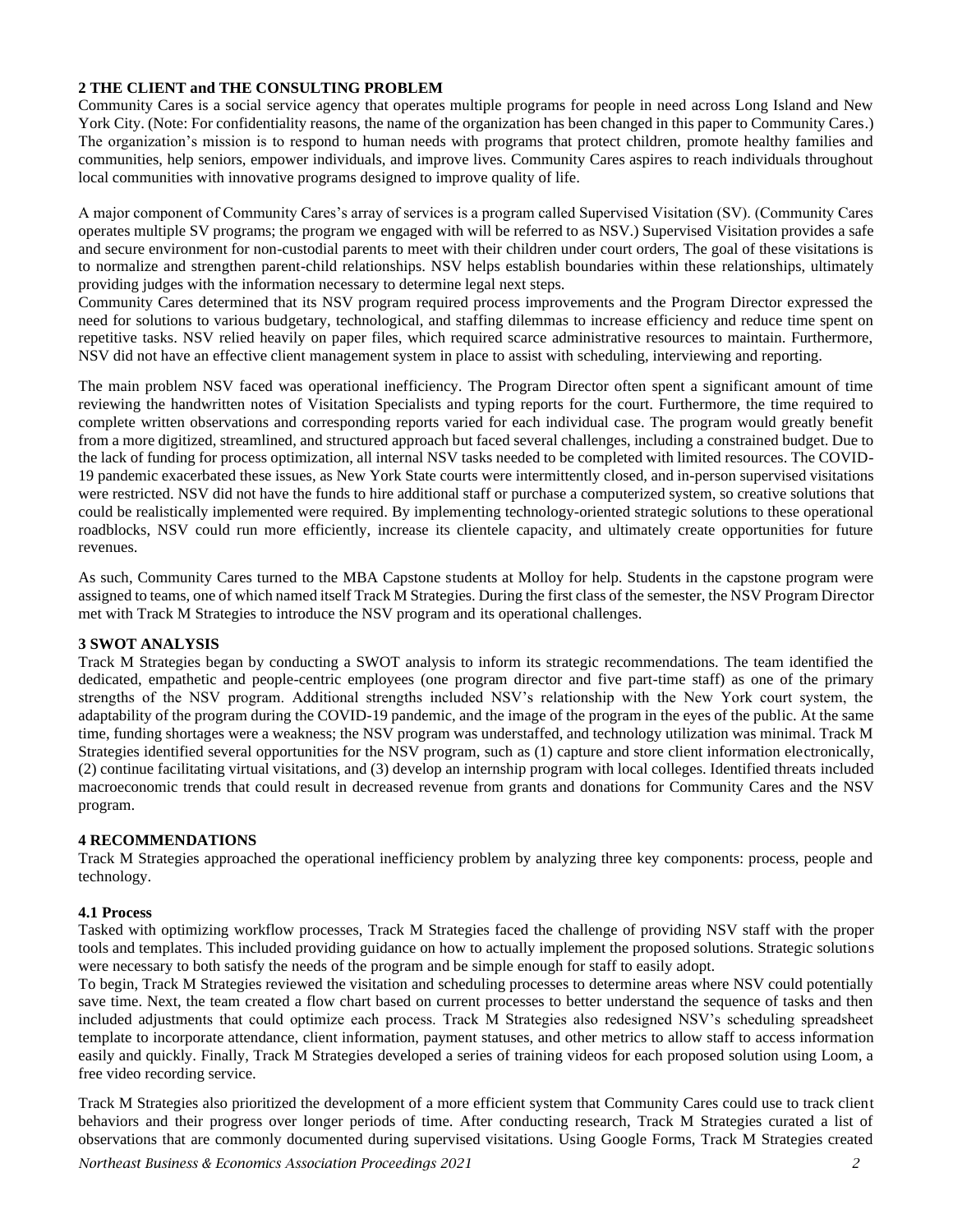forms that digitized and optimized input and readability of observation data. This would allow Visitation Specialist staff to easily indicate the presence or absence of important behaviors using a 9-item Likert scale; electronically store reports; and quickly access the information when needed. Finally, Track M Strategies created a Google Drive for NSV to easily store and access electronic documents.

Additionally, Track M Strategies created an exit survey using Google Forms that parents could complete upon leaving the NSV program. Using a 5-item Likert scale, parents were asked to indicate whether they agreed or disagreed with various aspects of the program. Sample items included "The visitation space was private and secure" and "I felt comfortable while visiting with my child." Upon implementation of these surveys, NSV staff could track and analyze key metrics.

#### **4.2 People**

The NSV program facilitates court-ordered visitations for families while maintaining a staff of five part-time employees. This limits scheduling availability and client capacity. Track M Strategies established relationships with targeted faculty at Molloy College to develop an internship pipeline that funnels students to NSV. In particular, Track M Strategies created job descriptions for the positions of Visitation Specialist Intern and Operations Intern, along with a contact and scheduling template to manage job postings. Track M Strategies also developed an interview process that included a set of interview questions to help find the highest quality candidate. In an effort to promote the internship program, Track M Strategies crafted social media posts with graphics.

The program could potentially offer students internship credit for their work, incentivizing participation in the program. Furthermore, Track M Strategies developed a structured outreach plan so that NSV could expand its internship pipeline to other local colleges and universities. The team drafted outreach letters, created a local contact and job posting spreadsheet, and identified guidelines for social media advertisements to make for a smooth implementation.

#### **4.3 Technology**

It is essential to identify, quantify, and establish methods of recording client progression or regression in order to implement changes and continually improve NSV's offerings. The COVID-19 pandemic has reduced NSV's stream of reliable funding, hindering its ability to implement our proposals. However, the cost of investing in process optimization is low, so a grassroots, crowdfunded donation drive through digital marketing efforts may be able to cover the associated costs.

NSV staff collected client information using multiple Excel spreadsheets. It was difficult for NSV staff to quickly locate and analyze data regarding client information under this system. Minimal modifications to the current methods could result in significant time savings. As such, Track M Strategies reformatted the current "master spreadsheet" to increase accessibility and make it more manageable. Due to concerns regarding NSV staff's proficiency manipulating spreadsheets, Track M Strategies integrated design improvements such as frozen rows and columns for longer data entries, borders and color schemes to distinguish between data entries more clearly, and drop-down menus for quickly inputting common information.

Using elements from the new observation form, Track M Strategies created a Composite Progress Index and an Individual Progress Index. The Composite Progress Index workbook contains a sheet titled "Form Responses" that automatically populates with Observation Form submissions; data from every visit will be instantly compiled in a single location. NSV staff can then filter the form submissions based on client name or Visitation Specialist, then transferring the observation data into the Individual Progress Index. The Composite Progress Index contains all NSV form responses and provides greater insight to the program as a whole. The Individual Progress Index, on the other hand, provides insights and trends for a particular client. The Individual Progress Index becomes increasingly useful for clients who have longer periods of time between court hearings, since the information from each session is clearly organized and outlined. The current system for collating court reports requires the Program Director to transpose dozens of pages of handwritten notes across several visits into concise summaries. Under our new system, all form responses can be clearly outlined in the Progress Index so that relevant identifying information is more accessible. The data gathered from visitation sessions can be combined and over time a visualization of progress can be developed. By collecting and quantifying large swaths of observation data, NSV can more easily assess the efficacy of its offerings and determine whether and where improvements can be made.

Successfully financing proposed solutions via a crowd-funded campaign (e.g., on a platform like GoFundMe) relies on the ability to effectively engage target audiences. Doing so requires messaging that is both true to Community Cares's brand and appeals to people's emotions; appealing to emotions can boost the likelihood that someone donates (Jha, 2016). Therefore, Track M Strategies conducted a brand audit of Community Cares. This included defining the color palette and associating these colors with correlating feelings and preconceived notions (Kolowich, 2017). Track M Strategies met with the Director of Community Engagement & Partnerships at Community Cares to refine the campaign's message, generate relevant graphics, and create a GoFundMe page that accurately encapsulated both the Community Cares brand and an emotional, descriptive appeal to potential donors.